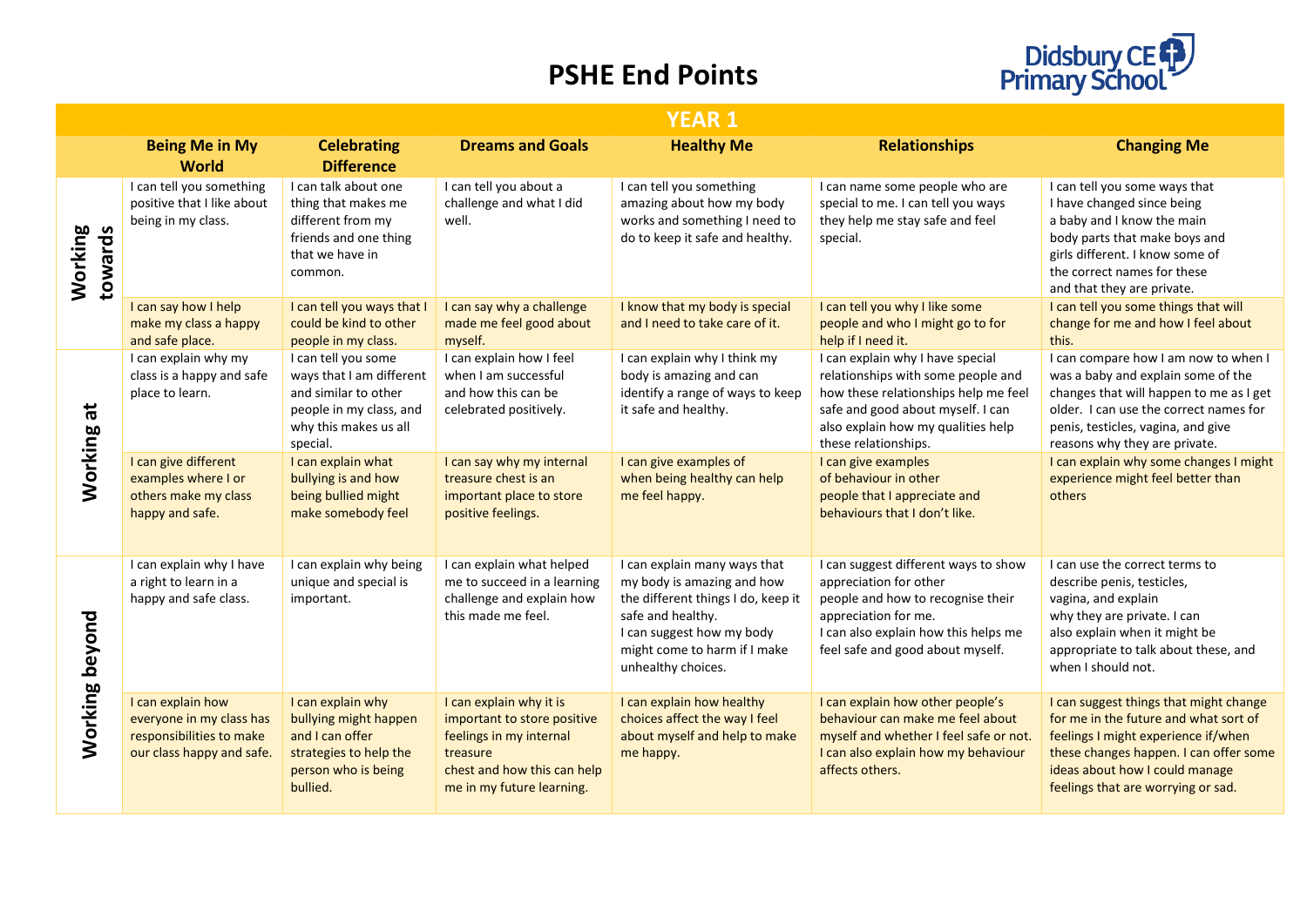

|                             | <b>YEAR 2</b>                                                                                                                                                                     |                                                                                                                                                                                 |                                                                                                                                                                                               |                                                                                                                                                                                    |                                                                                                                                                                                          |                                                                                                                                                                                                                                                                                    |  |
|-----------------------------|-----------------------------------------------------------------------------------------------------------------------------------------------------------------------------------|---------------------------------------------------------------------------------------------------------------------------------------------------------------------------------|-----------------------------------------------------------------------------------------------------------------------------------------------------------------------------------------------|------------------------------------------------------------------------------------------------------------------------------------------------------------------------------------|------------------------------------------------------------------------------------------------------------------------------------------------------------------------------------------|------------------------------------------------------------------------------------------------------------------------------------------------------------------------------------------------------------------------------------------------------------------------------------|--|
|                             | <b>Being Me in My</b><br><b>World</b>                                                                                                                                             | <b>Celebrating</b><br><b>Difference</b>                                                                                                                                         | <b>Dreams and Goals</b>                                                                                                                                                                       | <b>Healthy Me</b>                                                                                                                                                                  | <b>Relationships</b>                                                                                                                                                                     | <b>Changing Me</b>                                                                                                                                                                                                                                                                 |  |
| Working towards             | I can tell you some<br>things that make my<br>class a safe and fair<br>place.                                                                                                     | I can name some<br>differences and<br>similarities between me<br>and other people in my<br>class.                                                                               | I can tell you what I did to<br>help my group create an<br>end product.                                                                                                                       | I can tell you some things I can<br>put in or on my body to keep it<br>healthy.                                                                                                    | When talking about my relationships<br>with others I can tell you some of the<br>things that might make me feel<br>comfortable and some things that<br>might make me feel uncomfortable. | I can tell you how I am different now to<br>when I was a baby and say some of the<br>changes that will happen to me as I get<br>older. I can use the correct names for<br>penis, testicles, anus, vagina, vulva, and<br>give reasons why they are private.                         |  |
|                             | I can say how I feel<br>about my class and why I<br>like it being safe and fair.                                                                                                  | I can give a reason why<br>a friend is special to<br>me.                                                                                                                        | I can say how I felt about<br>working in a group                                                                                                                                              | I can say how I feel about being<br>healthy.                                                                                                                                       | I can tell you ways that might help<br>me to solve problems in my<br>relationships. This might be asking<br>for help or using a problem-solving<br>technique.                            | I can tell you something that I<br>like/dislike about being a boy/ girl and<br>something that I like/ dislike about<br>getting older                                                                                                                                               |  |
| $\vec{a}$<br><b>Working</b> | I can explain why my<br>behaviour can impact on<br>other people in my class.                                                                                                      | I can explain that<br>sometimes people get<br>bullied because they<br>are seen to be<br>different; this might<br>include people who do<br>not conform to gender<br>stereotypes. | I can explain how I played<br>my part in a group and the<br>parts other people played<br>to create an end product. I<br>can explain how our skills<br>complemented each other.                | I can explain why foods and<br>medicines can be good for my<br>body comparing my ideas with<br>less healthy/ unsafe choices.                                                       | I can explain why some things might<br>make me feel uncomfortable in a<br>relationship and compare this with<br>relationships that make me feel safe<br>and special.                     | I can use the correct terms to describe<br>penis, testicles, anus, vagina, vulva and<br>explain why they are private. I can<br>explain why some types of touches feel<br>OK and others don't.                                                                                      |  |
|                             | I can compare my own<br>and my friends' choices<br>and can express why<br>some choices are<br>better than others.                                                                 | I can explain how it<br>feels to have a friend<br>and be a friend. I can<br>explain why it is OK to<br>be different from my<br>friends.                                         | I can explain how it felt to<br>be part of a group and can<br>identify a range of feelings<br>about group work.                                                                               | I can compare my own and my<br>friends' choices and can express<br>how it feels to make healthy<br>and safe choices.                                                               | I can give examples of some different<br>problem-solving techniques and<br>explain how I might use them in<br>certain situations in my relationships.                                    | I can tell you what I like and don't like<br>about being a boy/ girl and getting<br>older, and recognise that other people<br>might feel differently to me.                                                                                                                        |  |
| Working beyond              | I can justify the choices I<br>make to help keep my<br>class and school a safe<br>and fair place.                                                                                 | I can justify why gender<br>stereotypes are not<br>always fair. I can also<br>explain why differences<br>can make some people<br>bully other people.                            | I can analyse the different<br>roles people played in a<br>group to create an end<br>product and justify what<br>was helpful and what<br>wasn't.                                              | I can justify my choices about<br>food and medicines and explain<br>healthy and safe ways in which<br>they can be good for my body.                                                | I can justify how and why some<br>things might make me feel<br>comfortable or uncomfortable in<br>relationships.                                                                         | I can explain about various ways that<br>boys and girls are different, both<br>physically (using the correct terms) and<br>in personality and behaviour; I can talk<br>about the physical differences with<br>respect and understand how to protect<br>my own and others' privacy. |  |
|                             | I can give evidence as<br>to why my own and my<br>friends' choices can be<br>helpful/unhelpful and<br>how some of these<br>choices may have<br>positive/negative<br>consequences. | I can offer strategies<br>that allow me to stand<br>up for myself and my<br>friends                                                                                             | I can identify a range of<br>feelings about working in a<br>group. I can analyse my<br>feelings and those of others<br>and can explain how we<br>could improve our group<br>skills next time. | I can give evidence as to why<br>my own and my friends' choices<br>are healthy / less healthy. I can<br>also evaluate how it feels to<br>make healthy and less healthy<br>choices. | I can appraise how effective different<br>problem-solving solutions might be<br>when solving problems in my<br>relationships.                                                            | I can explain how I feel about being a<br>boy/girl and getting older and talk<br>about the feelings I have about it. I can<br>explain why other people may feel<br>differently to me and give some<br>examples.                                                                    |  |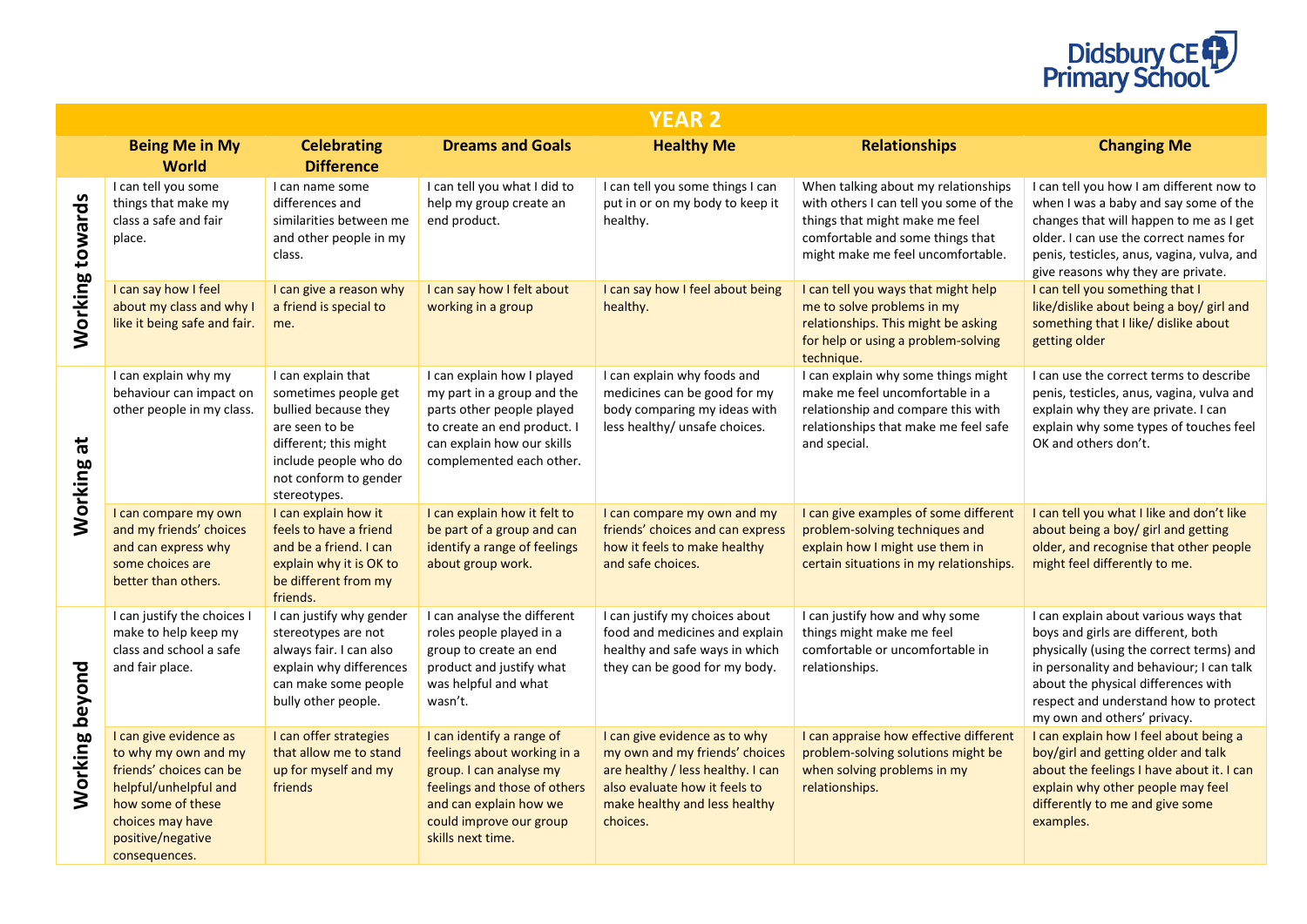

|                             | <b>YEAR 3</b>                                                                                                                                                                                                         |                                                                                                                                                                                                                        |                                                                                                                                                                                         |                                                                                                                                                                                                                            |                                                                                                                                                                                  |                                                                                                                                                                         |  |  |
|-----------------------------|-----------------------------------------------------------------------------------------------------------------------------------------------------------------------------------------------------------------------|------------------------------------------------------------------------------------------------------------------------------------------------------------------------------------------------------------------------|-----------------------------------------------------------------------------------------------------------------------------------------------------------------------------------------|----------------------------------------------------------------------------------------------------------------------------------------------------------------------------------------------------------------------------|----------------------------------------------------------------------------------------------------------------------------------------------------------------------------------|-------------------------------------------------------------------------------------------------------------------------------------------------------------------------|--|--|
|                             | <b>Being Me In My</b><br><b>World</b>                                                                                                                                                                                 | <b>Celebrating Difference</b>                                                                                                                                                                                          | <b>Dreams and Goals</b>                                                                                                                                                                 | <b>Healthy Me</b>                                                                                                                                                                                                          | <b>Relationships</b>                                                                                                                                                             | <b>Changing Me</b>                                                                                                                                                      |  |  |
| Working towards             | I can name some of the<br>responsible choices I make<br>in school. I can tell you<br>who I can go to for help if I<br>need it.                                                                                        | I can tell you about a<br>conflict that I have<br>witnessed or been involved<br>with.                                                                                                                                  | I can tell you something I did<br>well in a learning challenge<br>and something I want to get<br>better at.                                                                             | I can name some things I need<br>to keep myself safe from and<br>ways to stay healthy. I can tell<br>you who I can go to for help if I<br>feel unsafe/ unwell.                                                             | I can give examples of things that<br>I appreciate in my friends and<br>family and also things I<br>appreciate in people I don't<br>know, such as those from other<br>countries. | I can tell you some of the ways that<br>boys' and girls' bodies change on<br>the inside/outside as they grow up.                                                        |  |  |
|                             | I can give you some<br>examples of how to<br>work/play well with<br>others.                                                                                                                                           | I can tell you how a conflict<br>that I have seen or been<br>involved with made me<br>feel.                                                                                                                            | I am happy to talk about<br>what I did well and say why it<br>makes me feel good.                                                                                                       | I know how to tell someone if I<br>feel scared/unwell.                                                                                                                                                                     | I can tell you how I depend on<br>other people and how other<br>people depend on me.                                                                                             | I can tell you something I like and<br>something that worries me about<br>the idea of growing up.                                                                       |  |  |
| $\vec{a}$<br><b>Working</b> | I can explain how my<br>behaviour can affect how<br>others feel and behave.                                                                                                                                           | I can describe different<br>conflicts that might happen<br>in family or friendship<br>groups and how words can<br>be used in hurtful or kind<br>ways when conflicts<br>happen.                                         | I can explain the different<br>ways that help me learn and<br>what I need to do to improve.                                                                                             | I can identify things, people and<br>places that I need to keep safe<br>from, and can tell you some<br>strategies for keeping myself<br>safe and healthy including who<br>to go to for help.                               | I can explain how my life is<br>influenced positively by people I<br>know and also by people from<br>other countries.                                                            | I can explain how boys' and girls'<br>bodies change on the<br>inside/outside during the growing<br>up process.                                                          |  |  |
|                             | I can explain why it is<br>important to have rules<br>and how that helps me<br>and others in my class<br>learn. I can explain why it<br>is important to feel valued.                                                  | I can tell you how being<br>involved with a conflict<br>makes me feel and can<br>offer strategies to help the<br>situation. e.g Solve It<br>Together or asking for help.                                               | I am confident and positive<br>when I share my success with<br>others. I can explain how<br>these feelings can be stored<br>in my internal treasure chest<br>and why this is important. | I can express how being<br>anxious/ scared and unwell<br>feels.                                                                                                                                                            | I can explain why my choices<br>might affect my family,<br>friendships and people around<br>the world who I don't know.                                                          | I recognise how I feel about these<br>changes happening to me and can<br>suggest some ideas to cope with<br>these feelings.                                             |  |  |
| Working beyond              | I can evaluate different<br>choices that I, or others<br>might make in school and<br>explain what the<br>consequences might be. I<br>can link these choices to<br>the need for rules, rights<br>and responsibilities. | I can explain when my<br>involvement with conflict<br>situations affected other<br>people's feelings and why<br>this made the situations<br>better or worse. I can<br>explain the effect this had<br>on relationships. | I can analyse my learning<br>strengths and use this to<br>design clear steps to help me<br>improve.                                                                                     | I can judge the levels of risk<br>involved in different situations<br>and I can select and describe<br>suitable strategies for keeping<br>myself safe and healthy,<br>including knowing how to seek<br>help and from whom. | I can explain some of the rights<br>and responsibilities that I and<br>others have in my family,<br>friendships and as global citizens.                                          | I can describe fully the changes<br>that take place inside/outside<br>boys' and girls' bodies during the<br>growing up process.                                         |  |  |
|                             | I can express and respond<br>appropriately to others'<br>feelings and explain why<br>they may be feeling that<br>way. I can offer help to<br>myself and others to feel<br>valued.                                     | I can explain how the role<br>of a witness in a conflict<br>situation can be helpful/<br>unhelpful depending on<br>their actions. I can suggest<br>ways that I might act in<br>these situations.                       | I am confident to discuss my<br>successes and difficulties with<br>others. I can analyse these<br>feelings and explain how they<br>can assist me in the future.                         | I can express and respond<br>appropriately to feelings of<br>anxiety or fear or when I feel<br>unwell.                                                                                                                     | I can express a sense of the<br>responsibility we have for each<br>other because of these<br>connections.                                                                        | I can express how I feel about these<br>changes happening to me and can<br>weigh up the positives and the<br>negatives, and understand how to<br>manage these feelings. |  |  |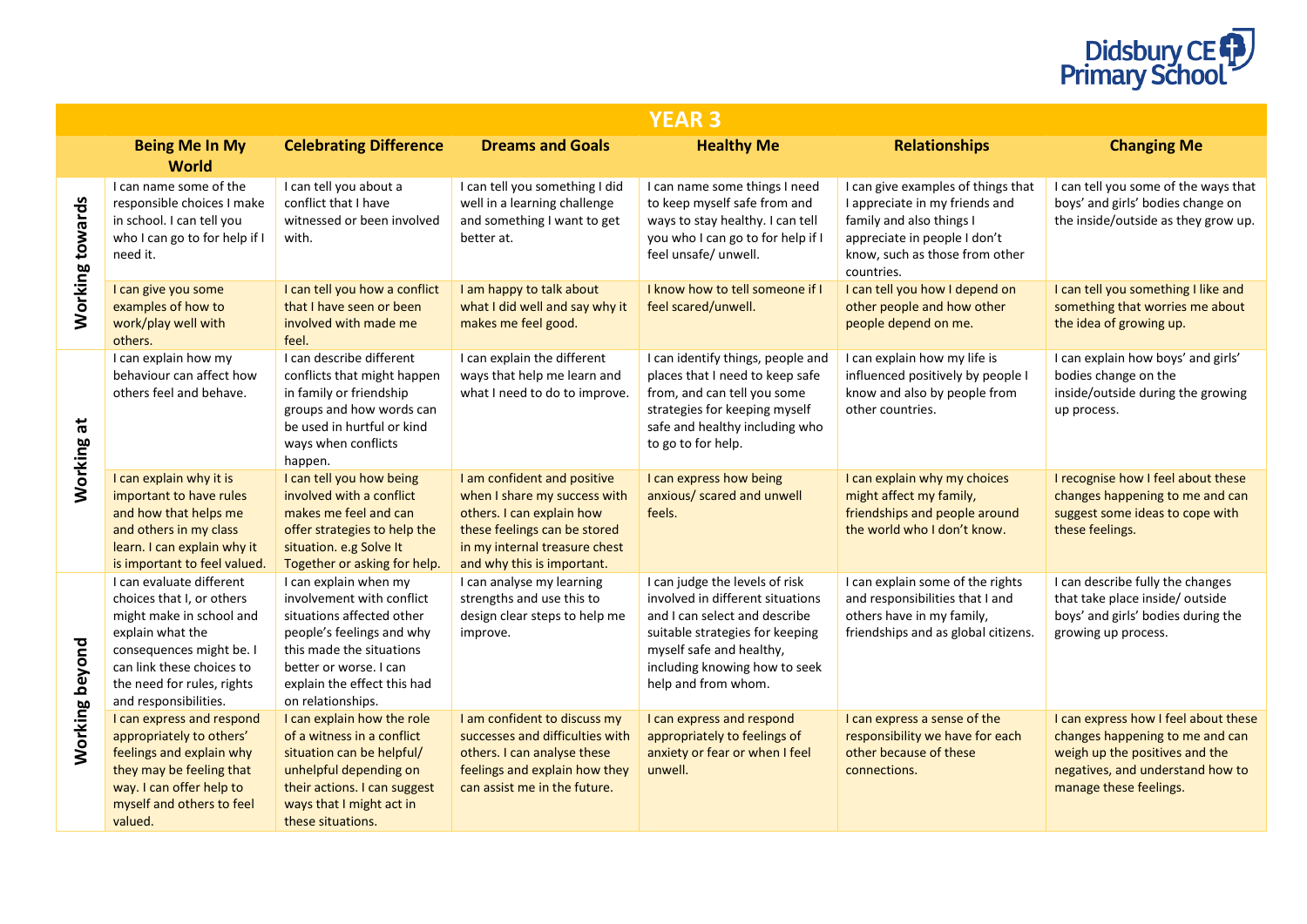

|                           |                                                                                                                  |                                                                                                                                                                                                                |                                                                                                                                                             | <b>YEAR 4</b>                                                                                                                                          |                                                                                                                                                                                       |                                                                                                                                                       |
|---------------------------|------------------------------------------------------------------------------------------------------------------|----------------------------------------------------------------------------------------------------------------------------------------------------------------------------------------------------------------|-------------------------------------------------------------------------------------------------------------------------------------------------------------|--------------------------------------------------------------------------------------------------------------------------------------------------------|---------------------------------------------------------------------------------------------------------------------------------------------------------------------------------------|-------------------------------------------------------------------------------------------------------------------------------------------------------|
|                           | <b>Being Me in My</b><br><b>World</b>                                                                            | <b>Celebrating Difference</b>                                                                                                                                                                                  | <b>Dreams and Goals</b>                                                                                                                                     | <b>Healthy Me</b>                                                                                                                                      | <b>Relationships</b>                                                                                                                                                                  | <b>Changing Me</b>                                                                                                                                    |
| Working towards           | I can tell you why my<br>school is a community<br>and some of the<br>different roles people<br>have in it.       | I can tell you about my first<br>impressions of someone. I can<br>give a reason why sometimes<br>people don't tell about a<br>bullying situation.                                                              | I know that sometimes<br>things can go wrong and<br>can tell you why it is good<br>to try again.                                                            | I can tell you how I would say<br>'no' if someone tried to make<br>me do something that I know is<br>wrong or bad for me.                              | I can tell you some different ways<br>that I can show love for special<br>people and animals. I can tell<br>you how it might feel to miss a<br>special person or animal.              | I can recognise common<br>stereotypes about men and<br>women.                                                                                         |
|                           | I can say how it feels to<br>be part of a positive<br>school community and<br>to be listened to.                 | I can say why it is good to try to<br>get to know someone before<br>making judgements about<br>them.                                                                                                           | I know how it feels to be<br>disappointed and can tell<br>you ways to stay positive.                                                                        | I can say how it feels when<br>someone else is pushing me to<br>do something.                                                                          | I can identify how we are the<br>same in some ways and different<br>in others.                                                                                                        | I can describe the key body<br>changes when girls and boys<br>become adults. I can suggest some<br>ways to keep clean.                                |
| $\overline{a}$<br>Working | I can explain why being<br>listened to and listening<br>to others is important in<br>my school community.        | I can tell you a time when my<br>first impression of someone<br>changed as I got to know them.<br>I can also explain why bullying<br>might be difficult to spot and<br>what to do about it if I'm not<br>sure. | I can plan and set new goals<br>even after a<br>disappointment.                                                                                             | I can recognise when people<br>are putting me under pressure<br>and can explain ways to resist<br>this when I want to.                                 | I can recognise how people are<br>feeling when they miss a special<br>person or animal.<br>I can recognise diversity in my<br>community.                                              | I can explain what 'stereotype' and<br>'discrimination' means.                                                                                        |
|                           | I can explain why being<br>democratic is important<br>and can help me and<br>others feel valued.                 | I can explain why it is good to<br>accept myself and others for<br>who we are.                                                                                                                                 | I can explain what it means<br>to be resilient and to have a<br>positive attitude.                                                                          | I can identify feelings of anxiety<br>and fear associated with peer<br>pressure.                                                                       | I can give ways that might help<br>me manage my feelings when<br>missing a special person or<br>animal.                                                                               | I know that my personal<br>characteristics come from my birth<br>parents when sperm and egg meet.<br>I can explain how to keep clean as I<br>grow up. |
| Working beyond            | I can problem-solve and<br>offer different solutions<br>to help my team/ class/<br>school be more<br>democratic. | I can explain how first<br>impressions can be misleading.<br>I can appraise different courses<br>of action that a witness of<br>bullying could take and what<br>the outcomes might be in each<br>situation.    | I can deal with<br>disappointment by<br>analysing what went wrong<br>and I can use these<br>experiences to make new<br>plans to avoid similar<br>obstacles. | I can problem-solve and<br>identify a variety of strategies<br>in different situations where I<br>may experience peer pressure.                        | I can give reasons why people<br>may experience a range of<br>feelings associated with personal<br>loss.<br>I can explain the importance of<br>diversity and celebrate<br>difference. | I can reflect and challenge<br>stereotypes I hear.                                                                                                    |
|                           | I can justify why being in<br>a democracy helps<br>people feel valued and is<br>fair.                            | I can explain how I form<br>opinions about myself and<br>other people and what might<br>influence me about that.                                                                                               | I can explain why being<br>resilient /having a positive<br>attitude contributes to<br>having greater chance of<br>success.                                  | I can identify feelings of anxiety<br>and fear associated with peer<br>pressure and I can manage<br>these to help me make safe and<br>healthy choices. | I can offer and evaluate solutions<br>to help manage personal loss.                                                                                                                   | I can describe the key body<br>changes when girls and boys<br>become adults. I can explain why it<br>is important to keep clean as I grow<br>up.      |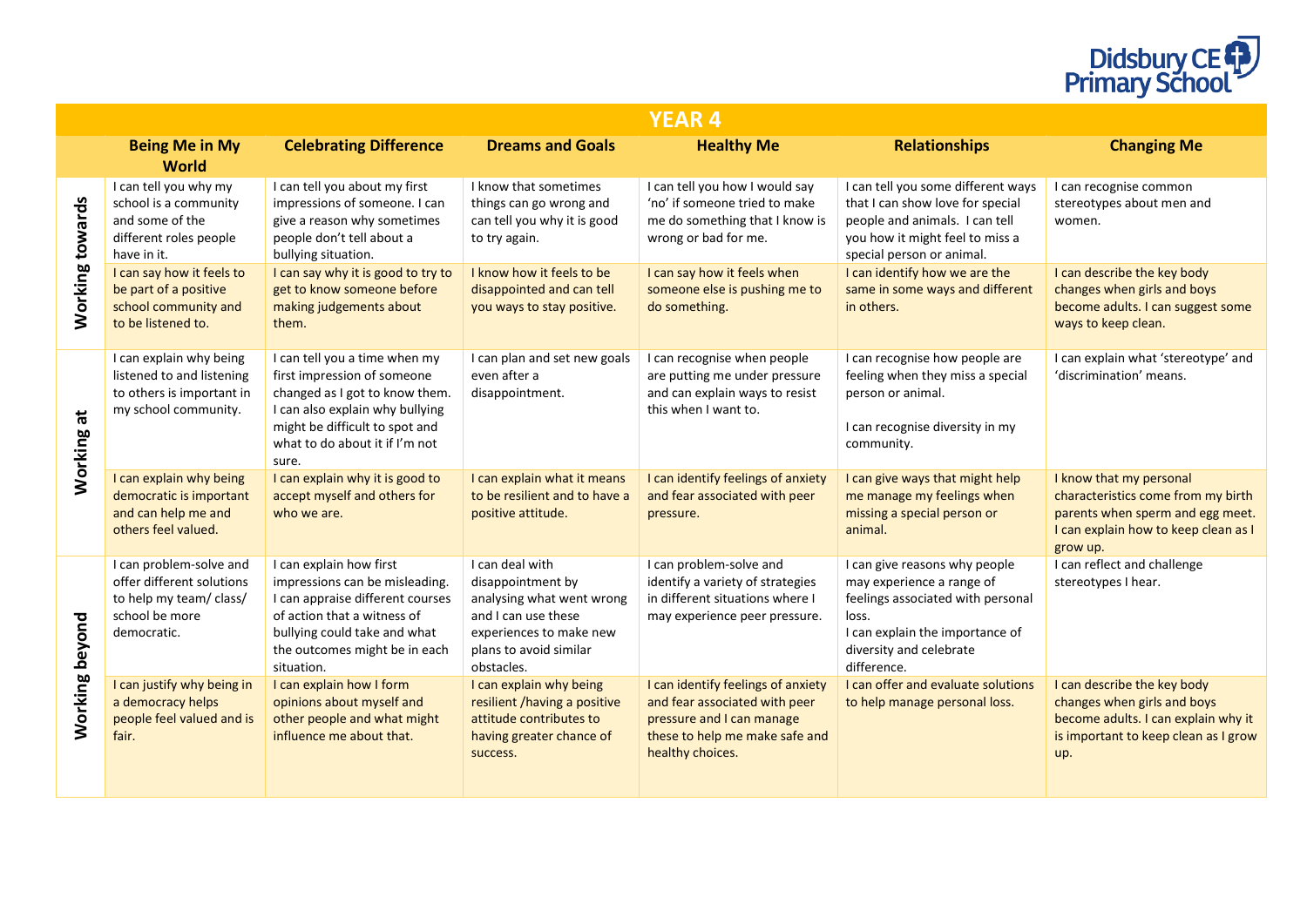

|                      | /EAR 5                                                                                                                                                                                              |                                                                                                                                                                                                                                                                        |                                                                                                                                                           |                                                                                                                                                                                                                                                                  |                                                                                                                                                                                                                                                                                 |                                                                                                                                                                                                                              |  |  |
|----------------------|-----------------------------------------------------------------------------------------------------------------------------------------------------------------------------------------------------|------------------------------------------------------------------------------------------------------------------------------------------------------------------------------------------------------------------------------------------------------------------------|-----------------------------------------------------------------------------------------------------------------------------------------------------------|------------------------------------------------------------------------------------------------------------------------------------------------------------------------------------------------------------------------------------------------------------------|---------------------------------------------------------------------------------------------------------------------------------------------------------------------------------------------------------------------------------------------------------------------------------|------------------------------------------------------------------------------------------------------------------------------------------------------------------------------------------------------------------------------|--|--|
|                      | <b>Being Me in My World</b>                                                                                                                                                                         | <b>Celebrating Difference</b>                                                                                                                                                                                                                                          | <b>Dreams and Goals</b>                                                                                                                                   | <b>Healthy Me</b>                                                                                                                                                                                                                                                | <b>Relationships</b>                                                                                                                                                                                                                                                            | <b>Changing Me</b>                                                                                                                                                                                                           |  |  |
| Working towards      | I can give some examples of<br>people in my country who<br>have different lives to mine.                                                                                                            | I can give some examples of<br>bullying behaviours including<br>direct and indirect types and<br>explain how this might make<br>people feel.                                                                                                                           | I can tell you about my<br>dreams and goals and<br>also some that young<br>people from different<br>cultures might have.                                  | I can give some reasons why<br>people may worry about how<br>they look, and I can describe<br>healthy and unhealthy ways<br>that people use food and<br>substances in their lives.                                                                               | I can tell you about different<br>types of friendship and ways<br>these might change. I can also tell<br>vou some basic rules about how<br>to stay safe when using<br>technology to communicate with<br>my friends.                                                             | I can identify some of the<br>physical and emotional<br>changes that happen to girls'<br>and boys' bodies during<br>puberty. I can tell you that an<br>egg and a sperm are needed<br>to make a baby.                         |  |  |
|                      | I can tell you why being part of<br>a community is positive and<br>why it is important that the<br>community is a fair one.                                                                         | I can tell you why it is important<br>to respect my own and other<br>people's cultures.                                                                                                                                                                                | I can tell you how I feel<br>about my dreams and<br>goals.                                                                                                | I can tell you why my body is<br>good the way it is.                                                                                                                                                                                                             | I can tell you why some feelings<br>might lead to someone using<br>technology to harm me or others.                                                                                                                                                                             | I know my body will change<br>during puberty and I can tell<br>you how I feel about that.                                                                                                                                    |  |  |
| $\vec{a}$<br>Working | I can compare my life with<br>other people in my country<br>and explain why we have<br>rules, rights and<br>responsibilities to try and<br>make the school and the wider<br>community a fair place. | I can explain the differences<br>between direct and indirect types<br>of bullying and can offer a range<br>of strategies to help myself and<br>others if we become involved<br>(directly or indirectly) in a<br>bullying situation.                                    | I can compare my hopes<br>and dreams with those of<br>young people from<br>different cultures.                                                            | I can explain different roles that<br>food and substances can play in<br>people's lives. I can also explain<br>how people can develop eating<br>problems (disorders) relating to<br>body image pressures and how<br>smoking and alcohol misuse is<br>unhealthy.  | I can compare different types of<br>friendships and the feelings<br>associated with them. I can also<br>explain how to stay safe when<br>using technology to communicate<br>with my friends, including how to<br>stand up for myself, negotiate<br>and to resist peer pressure. | I can describe how boys' and<br>girls' bodies change during<br>puberty. I can tell you that an<br>egg and sperm are needed to<br>make a baby and when the<br>egg is not fertilised it is lost in<br>a period (menstruation). |  |  |
|                      | I can explain how the actions<br>of one person can affect<br>another and can give examples<br>of this from school and a wider<br>community context.                                                 | I can explain why racism and<br>other forms of discrimination are<br>unkind. I can express how I feel<br>about discriminatory behaviour.                                                                                                                               | I can reflect on the hopes<br>and dreams of young<br>people from another<br>culture and explain how<br>this makes me feel.                                | I can summarise different ways<br>that I respect and value my<br>body.                                                                                                                                                                                           | I can apply strategies to manage<br>my feelings and the pressures I<br>may face to use technology in<br>ways that may be risky or cause<br>harm to myself or others.                                                                                                            | I can express how I feel about<br>the changes that will happen<br>to me during puberty.                                                                                                                                      |  |  |
| beyond               | I can evaluate some different<br>rules, rights and<br>responsibilities that are shared<br>in my country and explain how<br>they can help individuals and<br>the wider community.                    | I can consider a range of bullying<br>behaviours and explain the<br>impact these may have on<br>everyone involved. I can also<br>explain the different roles that<br>people have within each scenario<br>and offer solutions to try to<br>resolve the situation.       | I can explain why the<br>dreams and goals of<br>young people from<br>different cultures might<br>be different from my own<br>and give reasons for this.   | I can evaluate the different<br>roles food and substances can<br>play in people's lives. I can also<br>justify the potential health risks<br>associated with pressures<br>about body image, unhealthy<br>relationships with food,<br>smoking and alcohol misuse. | I can justify why some people<br>may use technology in ways that<br>may be risky or harmful and<br>explain how the feelings<br>associated with different<br>friendships may influence this.                                                                                     | I can give a detailed account<br>of the changes that occur in<br>boys' and girls' bodies during<br>puberty and any associated<br>emotional changes.                                                                          |  |  |
| Working              | I can explain why rights and<br>responsibilities contribute to<br>making groups effective. These<br>groups could be in school<br>and/or from a community<br>context.                                | I can recognise and explain some<br>of the reasons and feelings that<br>motivate some people to bully<br>and use discriminatory<br>behaviour. I can suggest why<br>some people are the victims of<br>bullying/ discrimination and why<br>respect is an important value | I can evidence how I may<br>have different<br>opportunities and life<br>chances compared to<br>some young people and<br>can say how I feel about<br>this. | I respect and value my body<br>and health, and can consider<br>the part this plays in<br>maintaining my self-<br>confidence.                                                                                                                                     | I can appraise different strategies<br>that might help me or others stay<br>safe online and to help resist the<br>pressures to use technology in<br>risky or harmful ways.                                                                                                      | I can consider how these<br>changes will affect me and<br>prepare myself for the<br>feelings I may experience.                                                                                                               |  |  |